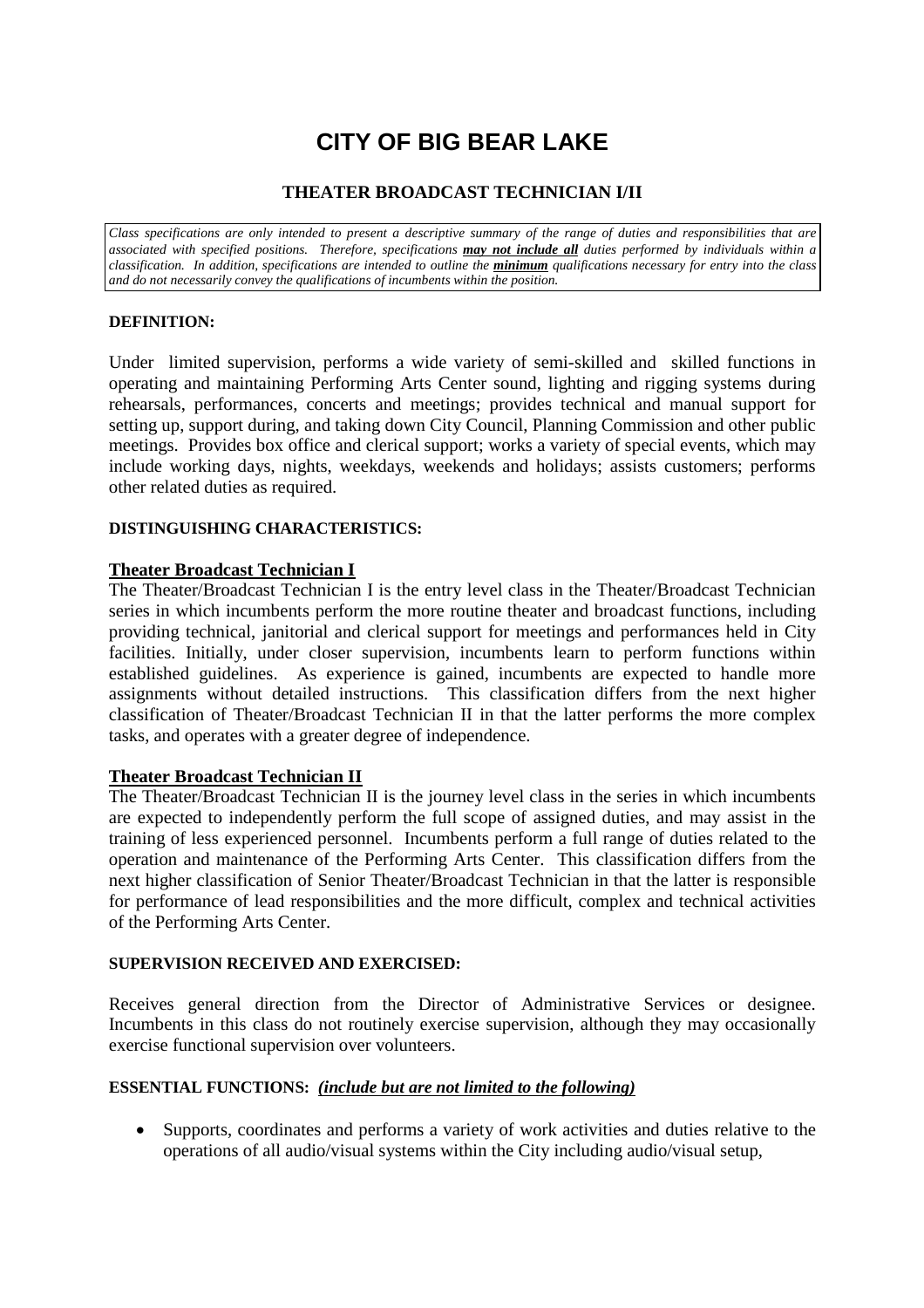Theater Broadcast Technician I/II Page 2

> programming and recording of local government meetings for live broadcast purposes on the City's Public, Educational and Government Access Channel.

- Assists in the set up and operation of single and multiple cameras and audio equipment, as well as performing production and post-production duties including: directing field and studio productions, operating video tape editing equipment, producing electronic graphics and digital video effects.
- Performs routine and skilled work in the cleaning, repair and maintenance of the Performing Arts Center facilities, including lighting, sound and rigging systems, as well as the stage floor and all backstage areas; paints, repairs fixtures and equipment; initiates repair and replacement as appropriate.
- Operates and maintains the Performing Arts Center's sound, lighting and/or rigging systems during rehearsals, performances, concerts, and meetings ensuring systems are in proper working order; performs preventative maintenance on audio/visual equipment.
- Inventories supplies and equipment.
- Reads and interprets blueprints, drawings, specifications and manuals; estimates and requisitions materials and supplies for assigned projects.
- Fabricates and installs sets, props, lighting and sound systems.
- Utilizes the stage rigging systems as required to install lighting and sound systems; maintains rigging and electrical equipment, keeping them in safe working order.
- Participates in load-in and load-out, assembly and striking of incoming shows in potentially adverse conditions, that may include heights, loud noises, large crowds, darkness and/or confined spaces, and inclement weather conditions.
- Coordinates stage activities with presenters, promoters, community groups, City staff, and other client users of theater venues.
- Sets up and takes down seating and tables for daily events; arranges chairs and tables from diagrams for various activities.
- Establishes positive working relationships with representatives of community organizations, City staff and the public by providing exemplary customer service over the phone and in-person.
- Assists with the response to questions or complaints from user groups regarding facility rentals and public events, also tours the facility with potential users.
- Provides assistance with the computerized box office ticket system for the City; provides assistance to box office patron; responds to ticketing questions, inquiries and complaints.
- Instructs and trains personnel in the use of equipment and safe work practices and procedures; ensures all activities are conducted in a safe manner.
- Responds to emergency situations as necessary.
- Prepares and maintains written reports of work done as needed.
- Performs related duties as required.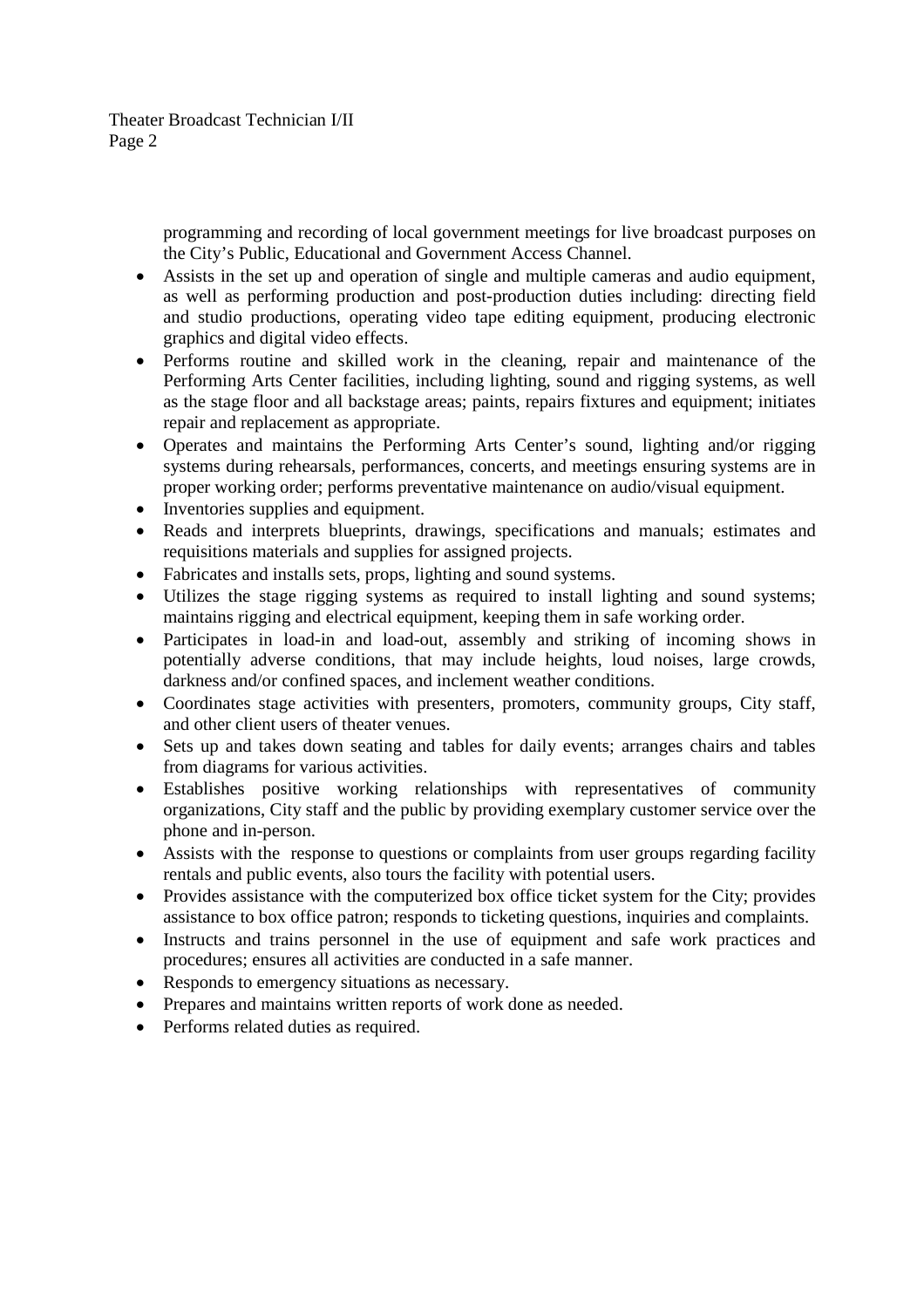Theater Broadcast Technician I/II Page 3

#### **PHYSICAL, MENTAL AND ENVIRONMENTAL WORKING CONDITIONS:**

Position requires sitting, standing, walking on level and slippery surfaces, reaching, twisting, turning, kneeling, bending, stooping, squatting, crouching, grasping, and making repetitive hand movements in the performance of daily duties. The ability to lift, carry and push tools, equipment and supplies weighing 50 pounds or more may be required. The incumbent may use chemicals, and may be exposed to electric and mechanical hazards. The nature of the work may also require the incumbent to climb ladders and use power and noise producing tools and equipment. Vision: See in the normal visual range with or without correction; vision sufficient to read computer screens and printed documents; and to operate assigned equipment. Hearing: Hear in the normal audio range with or without correction. Acute hearing is required when providing phone and personal service.

Some of these requirements may be accommodated for otherwise qualified individuals requiring and requesting such accommodations.

Most of the work for this position will be performed indoors in an office or theater; may be required to work extended hours including evenings, nights, weekends, and holidays; occasionally works in outside weather conditions near moving mechanical parts; outdoor work may involve exposure to wind, rain, snow and high levels of noise. Frequent interaction with City staff, other organizations and the public.

Per California State Law, smoking is not permitted inside facilities or within 20 feet of main entrances, exits, and operable windows.

**QUALIFICATIONS:** *(The following are minimal qualifications necessary for entry into the classification.)*

#### **EDUCATION AND EXPIRENCE:**

Any combination of education and experience that has provided the knowledge, skills and abilities necessary for a Theater Broadcast Technician I/II. A typical way of obtaining the required qualifications is to possess the following:

#### **Theater Broadcast Technician I**

One year of experience in theatrical production systems or equivalent is highly desirable. High School diploma or equivalent required; supplemental college level course work in theatre arts or a related field is desirable.

#### **Theater Broadcast Technician II**

In addition to the above, two years experience at a level comparable to the Theater Broadcast Technician I with the City of Big Bear Lake.

#### **License/Certificate:**

Possession of, or ability to obtain, a valid Class C California Driver's License required.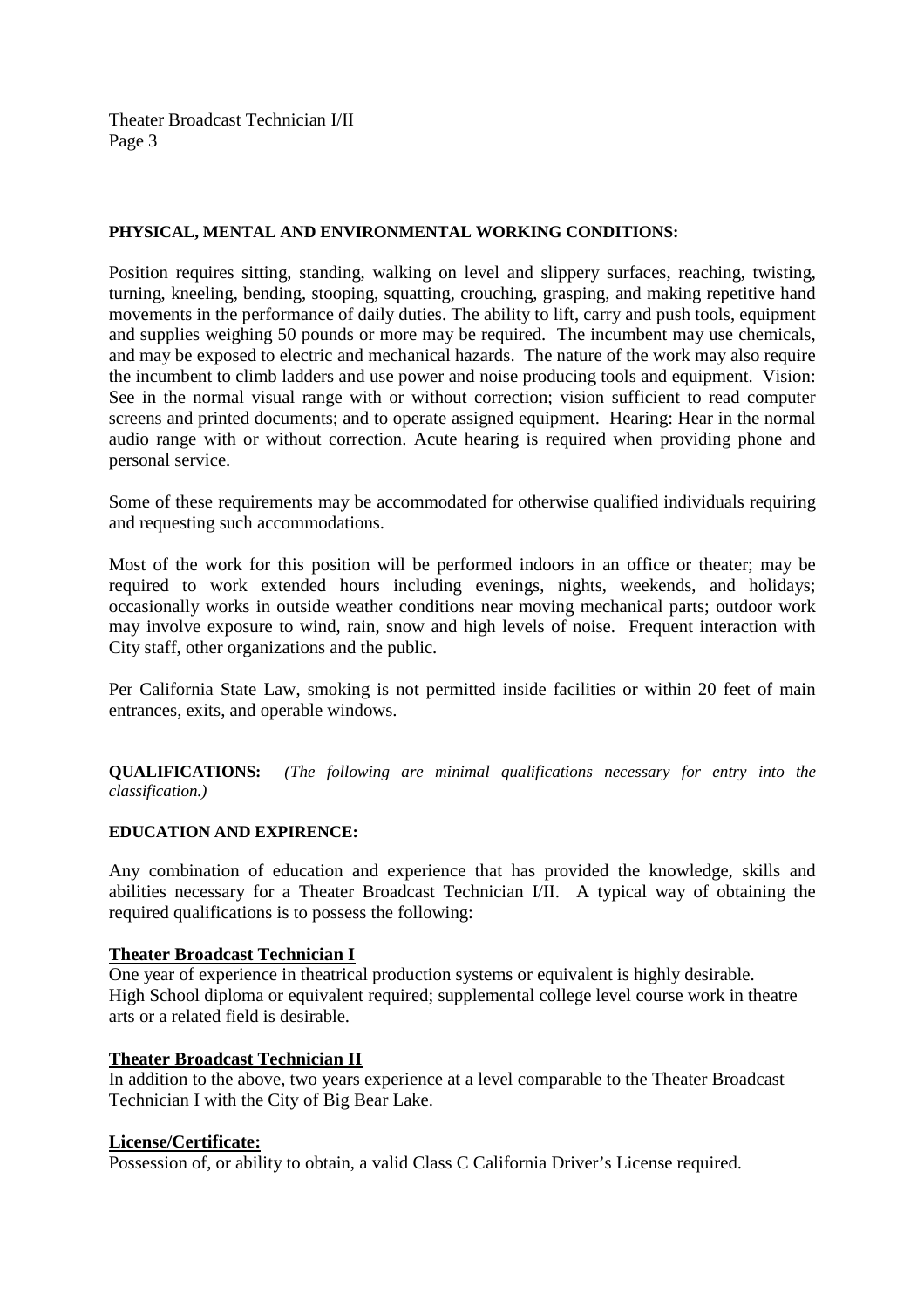## **KNOWLEDGE/ABILITIES/SKILLS:** *(The following are a representative sample of the KAS's necessary to perform essential duties of the position.)*

# **Knowledge of:**

- Principles and practices of:
	- stage lighting including hanging and focusing lighting instruments.
	- theater sound including use and placement of microphones, patching of audio signal paths, use of processing equipment, and speaker placements.
	- theater rigging including use of a counterweight fly system, and operation of curtains and drops.
	- electrical theory as applied to electrical circuits and wiring systems.
	- maintenance and repair of facilities.
- Principles, methods, materials, tools and equipment used in stage work.
- Standard professional television equipment and cameras necessary to broadcast on a Government channel and methods of operation.
- Video tape editing techniques including single and multi-source recording.
- Modern principles and practices used in maintenance and repair of facilities.
- Rope knots and use of wire rope.
- Methods and techniques of:
	- maintaining, installing and repairing electrical systems and equipment.
	- troubleshooting electric and electronic systems and components.
- Operating characteristics and application of electrical test equipment.
- Operation and maintenance of a wide variety of hand and power tools and equipment used in stage work.
- Occupational hazards and standard safety practices; safe use of cleaning supplies.
- Basic principles of mathematics.
- Standard office procedures, practices and equipment including use of a computer and applicable software; methods and techniques for record keeping.
- Proper English, spelling and grammar.
- Applicable federal, state and local laws, codes and regulations.

## **Ability to:**

- Operate and maintain stage and broadcasting equipment including but not limited to stage lighting instruments, microphones, speakers, carpentry and electrical tools.
- Hang and focus lighting instruments.
- Repair electrical systems; troubleshoot and repair electrical and electronic malfunctions.
- Utilize audio equipment to "mix" audio for rehearsals and performances.
- Lift up to 50 pounds
- Operate curtains and drops.
- Perform various manual labor tasks, including facility repair, maintenance and cleaning.
- Interpret room diagrams and set up furniture accordingly.
- Read and interpret blueprints, sound and lighting plots, and record data accurately.
- Organize, prioritize and follow up on work assignments.